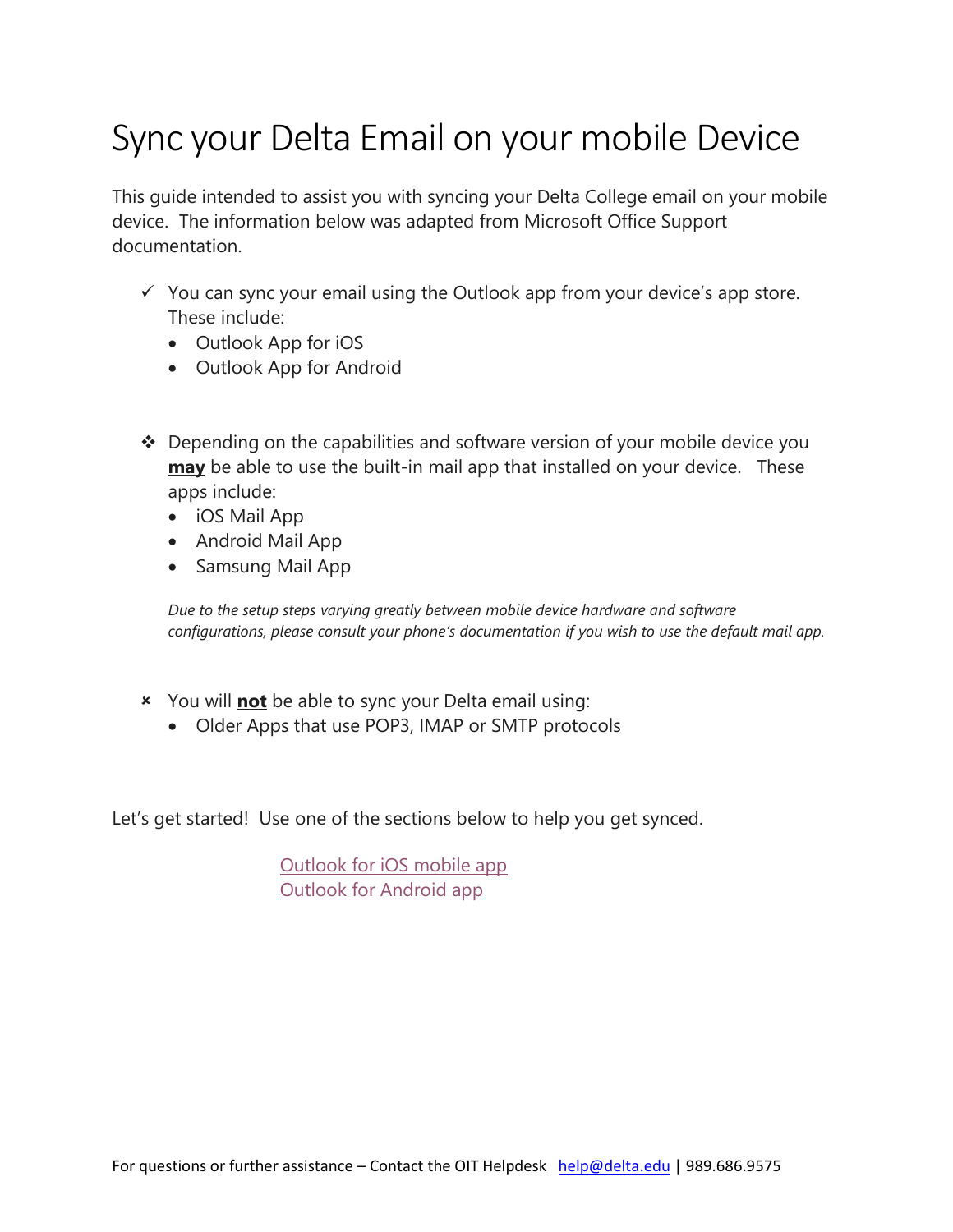# <span id="page-1-0"></span>Set up email in the Outlook for iOS mobile app

### **Step 1**

[Download Outlook for iOS from the iOS App Store](https://app.adjust.com/rg1l6s) and then open it. The icon looks like this:



 **Note:** See system requirements for your iOS devices [here.](https://products.office.com/en-us/office-system-requirements#coreui-contentrichblock-9r05pwg)

**Step 2**

If it's your first time using Outlook for iOS, enter your full email address, then tap **Add Account**.

If not, open the **Menu** > tap **Settings** > **Add Account** > **Add Email Account**.

Use your Delta College email address, which should look like: [ExampleUser@delta.edu](mailto:ExampleUser@delta.edu)



#### **Step 3**

If you're asked to select your email provider, please contact the OIT Helpdesk for assistance as there may be a misconfiguration.

#### **Step 4**

Enter your email account password and tap **Sign In**. If prompted for multi-factor authentication, verify your identity.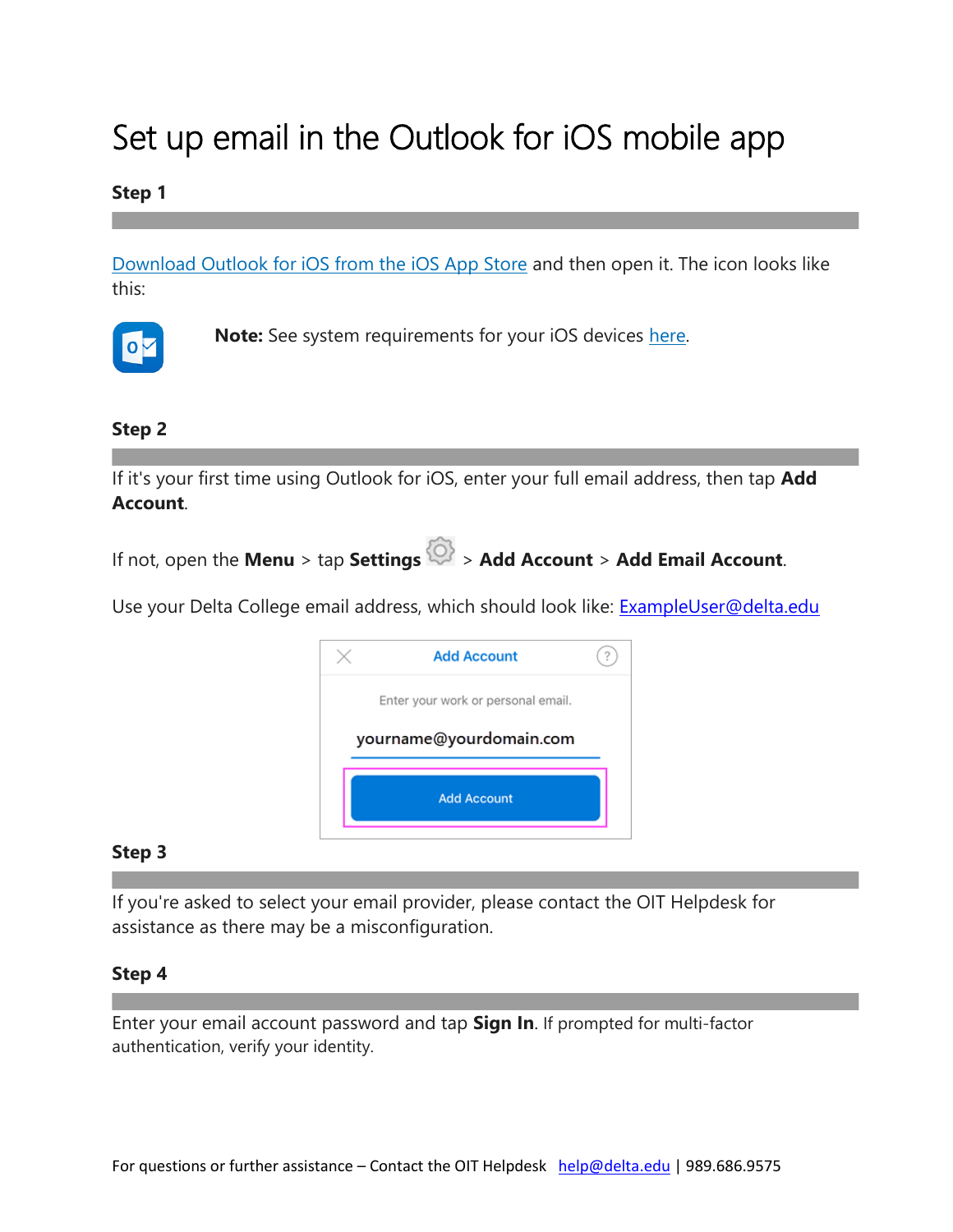| <b>Delta College</b>                                      | <b>Delta College</b>                                                                                             |
|-----------------------------------------------------------|------------------------------------------------------------------------------------------------------------------|
| Please enter your Delta College<br>Username and Password. | For security reasons, we require<br>additional information to verify your<br>account (AnnExampleUser@delta.edu). |
| Username<br>AnnExampleUser@delta.edu                      | We've sent a notification to your<br>mobile device. Please open the<br>Microsoft Authenticator app to            |
| Password                                                  | respond.                                                                                                         |
| Sign in                                                   | Use a different verification option                                                                              |
| <b>Forgot Password?</b>                                   | Home<br>Privacy<br>Acceptable Use<br>Guidelines                                                                  |

**That's it. You're done!**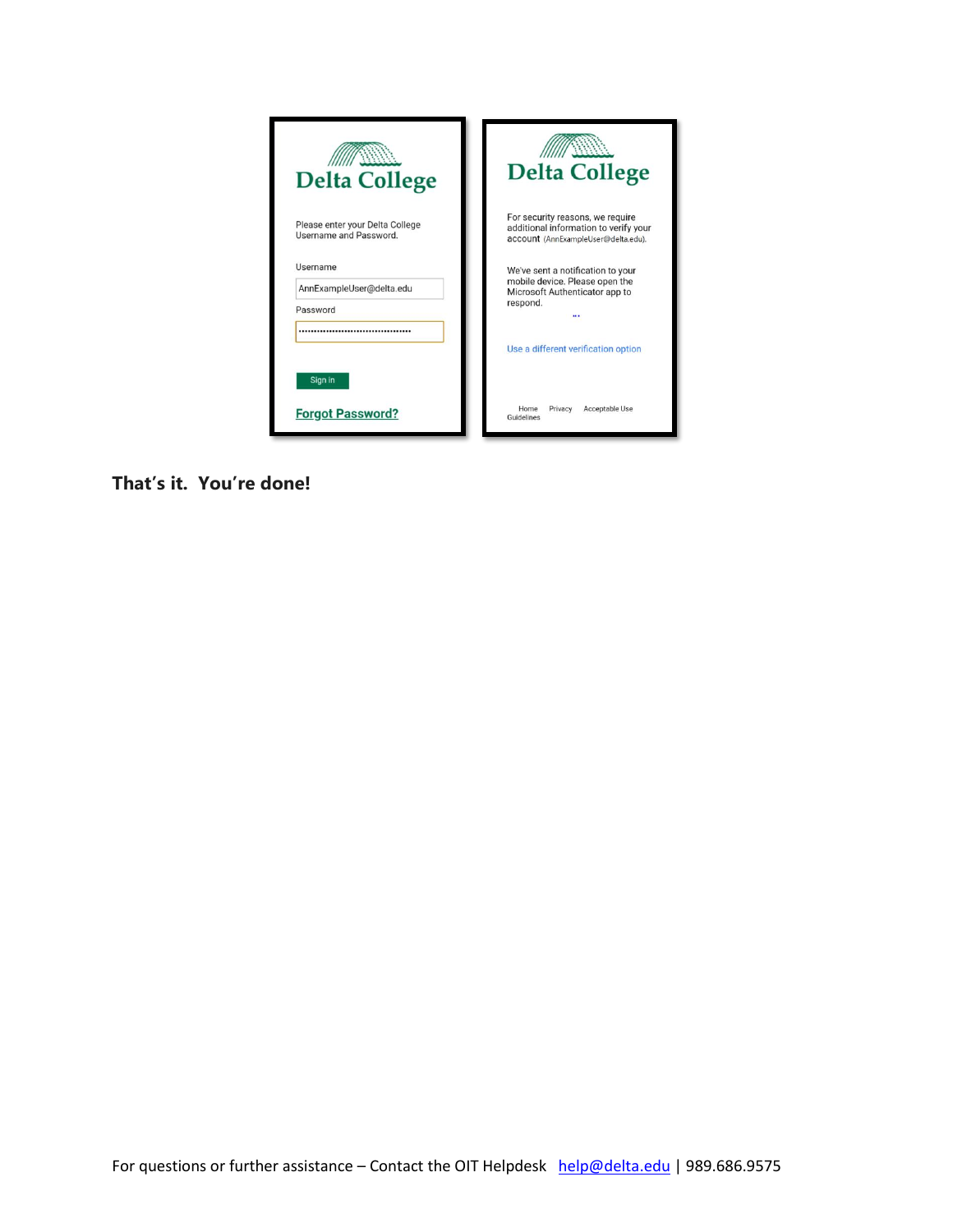## <span id="page-3-0"></span>Set up email in the Outlook for Android app

This section is for setting up your Delta College email account on your Android mobile device. If you're having trouble using the Outlook for Android app, contact the OIT Helpdesk by calling (989)686-9575 or emailing [help@delta.edu.](mailto:help@delta.edu)

#### **Step 1**

Install the **Outlook for Android** app from the [Google Play Store](https://app.adjust.com/xzzdub) and then open it.

If it's your first time using Outlook for Android, tap **Get Started** or **Add Account**  depending on your view.

Otherwise, to add another email account, open the **Menu**  $\equiv$  > **Settings**  $\circ$  > **Add Account** > **Add Email Account**.

#### **Step 2**

Outlook may detect your Google accounts. To skip this step so that you can add your Delta College email account, tap **Skip** or **Add Account**, depending on our view.

#### **Step 3**

To add your Delta College email account, tap **Continue**.

#### **Step 4**

Use your Delta College email address, which should look like: [ExampleUser@delta.edu](mailto:ExampleUser@delta.edu)